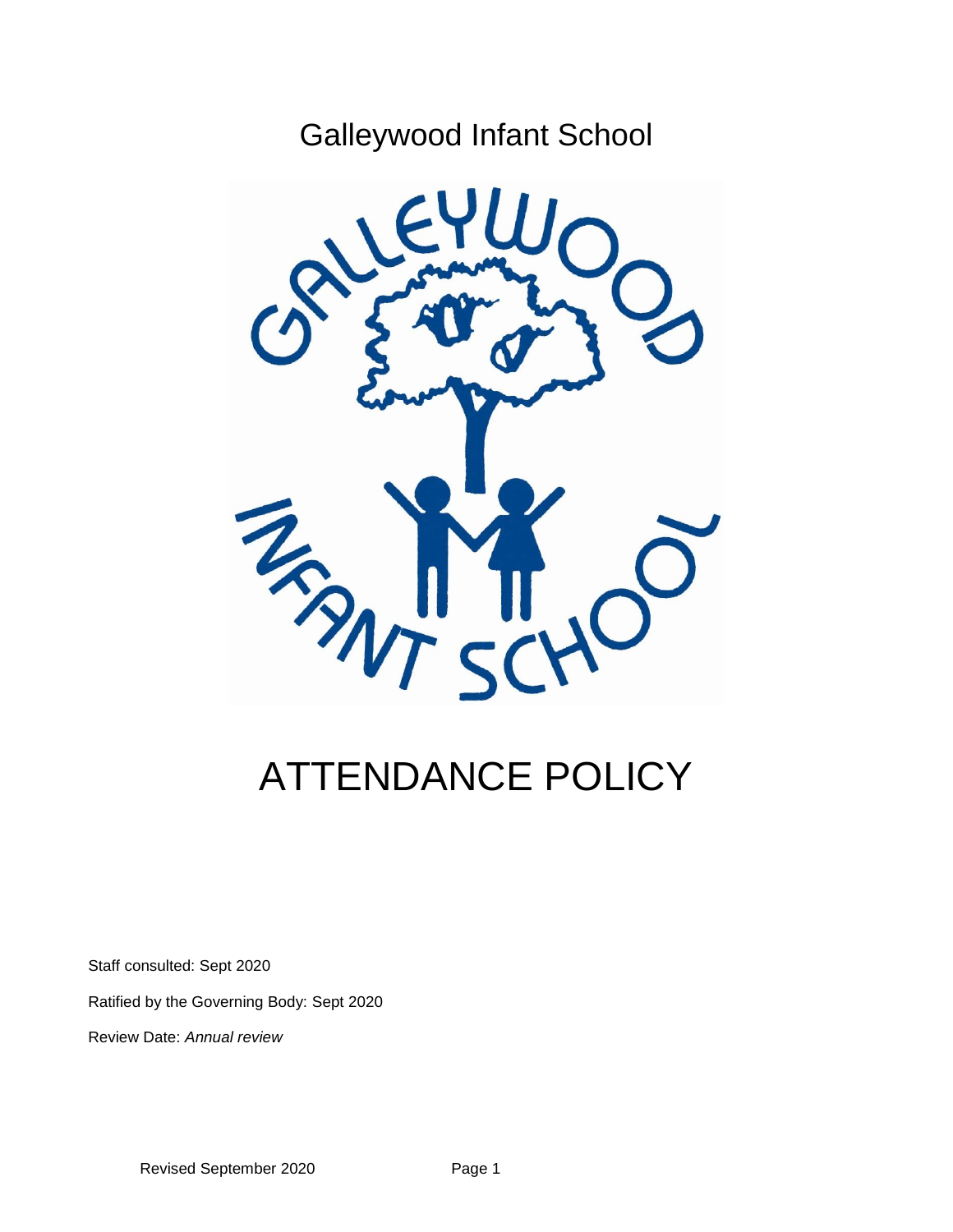## **GALLEYWOOD INFANT SCHOOL**

#### **Pupil Attendance Policy**

#### **Covid-19 pandemic**

Galleywood Infant School will implement all DfE policies and guidelines relating to attendance during the Covid-19 pandemic. From September 2020 the expectation is that all pupils will attend school and the Pupil Attendance Policy will be reinstated and implemented.

If parents or students have concerns about attendance during the pandemic they should speak to the school office in the first instance. The school's risk assessment refers to attendance and the steps that the school will take to promote attendance at the current time.

#### **Introduction and Background**

Galleywood Infant School recognises that positive behaviour and good attendance are essential in order to raise standards of pupil attainment and to give every child/young person the best educational experience possible.

This policy is written with the above statement in mind and underpins our school ethos to:

- promote children's welfare and safeguarding
- ensure every pupil has access to the full time education to which they are entitled
- ensure that pupils succeed whilst at school
- ensure that pupils have access to the widest possible range of opportunities at school, and when they leave school

For our children to gain the greatest benefit from their education it is vital that they attend regularly and be at school, on time, every day the school is open unless the reason for the absence is unavoidable. **It is a rule of this school that pupils must attend every day, unless there are exceptional circumstances and it is the headteacher not the parent, who can authorise the absence.**

Any absence affects the pattern of a child's schooling and regular absence will seriously affect their learning. Any pupil's absence or late arrival disrupts teaching routines and so may affect the learning of others in the same class. Ensuring a child's regular attendance at school is a parental responsibility and permitting absence from school without a good reason creates an offence in law and may result in prosecution.

This policy has been developed in consultation with school governors, teachers, local Headteacher Associations, the Local Authority and parents and carers. It seeks to ensure that all parties involved in the practicalities of school attendance are aware and informed of attendance matters in school and to outline the schools commitment to attendance matters. It details the responsibilities of individuals and groups involved and the procedures in place to promote and monitor pupil attendance.

Our policy aims to raise and maintain levels of attendance by:

- Promoting a positive and welcoming atmosphere in which pupils feel safe, secure and valued.
- Raising awareness of the importance of good attendance and punctuality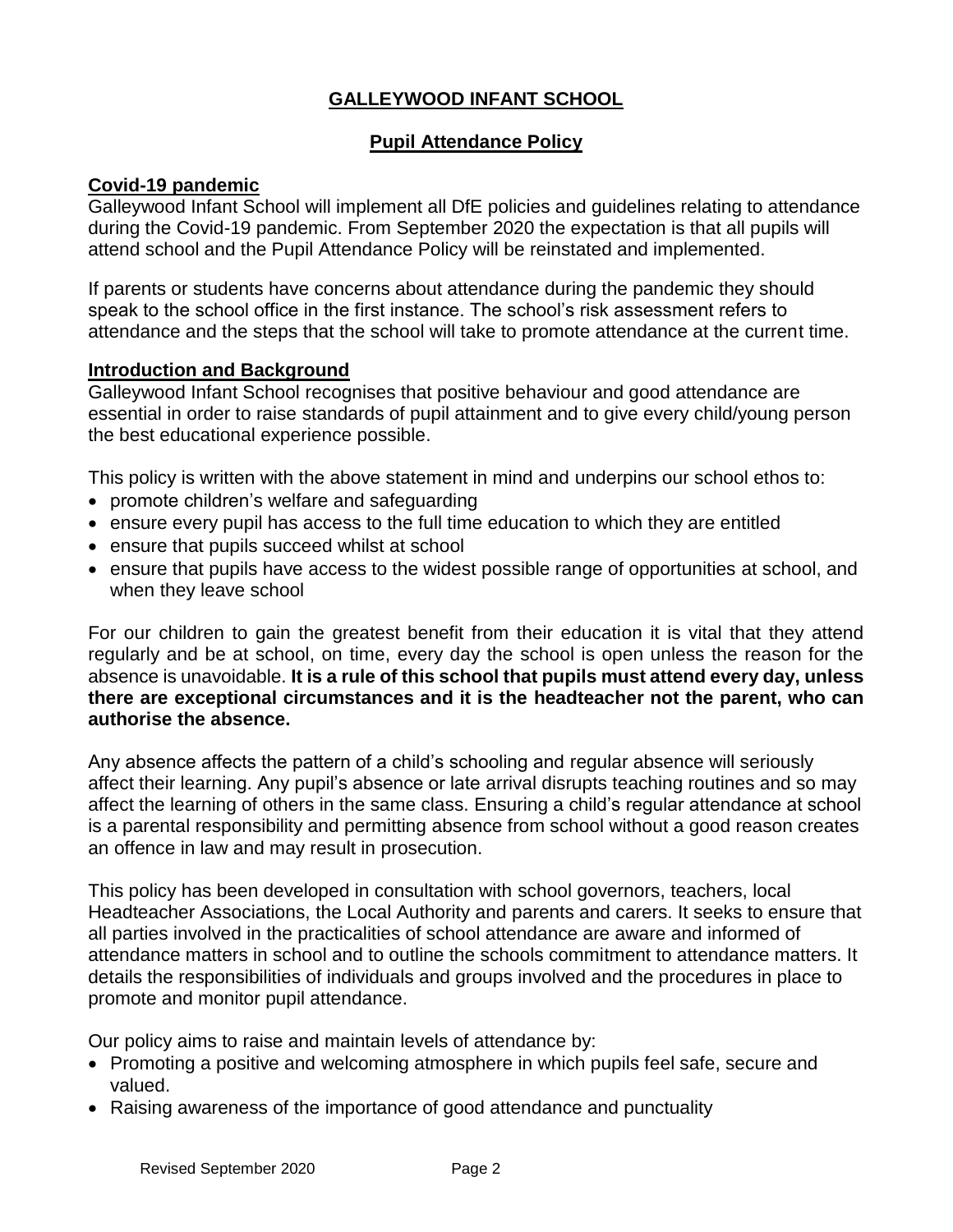• Ensuring that attendance is monitored effectively and reasons for absences are recorded promptly and consistently.

#### **Promoting Regular Attendance**

Helping to create a pattern of regular attendance is the responsibility of parents, pupils and all members of school staff.

To help us all to focus on this we will:

- Give parents/carers details on attendance in our newsletters
- Report to parents/carers annually on their child's attendance with the annual school report.
- Contact parents/carers should their child's attendance fall below the school's target for attendance.
- Celebrate excellent attendance by displaying and reporting individual and class achievements
- Reward good or improving attendance

## **Understanding Types of Absence**

Every half-day absence from school has to be classified by the school (not by the parent/carer), as either AUTHORISED or UNAUTHORISED. This is why information about the cause of any absence is always required. Each half-day is known as a 'session'

**Authorised absences** are morning or afternoon sessions away from school for a genuine reason such as illness (although you may be asked to provide medical evidence for your child before this can be authorised), medical or dental appointments which unavoidably fall in school time, emergencies or other unavoidable cause.

**Unauthorised absences** are those which the school does not consider reasonable and for which no 'leave' has been given. This type of absence can lead to the Local Authority using sanctions and/or legal proceedings which may include issuing each parent with a Penalty Notice for £120, reduced to £60 if paid within 21 days or referring the matter to the Magistrates Court whereby each parent may receive a fine up to £2500 and/or up to 3 months in prison. If you are found guilty in court you will receive a criminal conviction.

Unauthorised absence includes, however is not exhaustive:

- parents/carers keeping children off school unnecessarily e.g. because they had a late night or for non-infectious illness or injury that would not affect their ability to learn.
- absences which have never been properly explained
- children who arrive at school after the close of registration are marked using a 'U'. This indicates that they are in school for safeguarding purposes however is recorded as an absence for the session.
- shopping trips
- looking after other children or children accompanying siblings or parents to medical appointments
- their own or family birthdays
- holidays taken during term time without leave, not deemed 'for exceptional purposes' by the headteacher- may result in school applying to the local authority to issue a penalty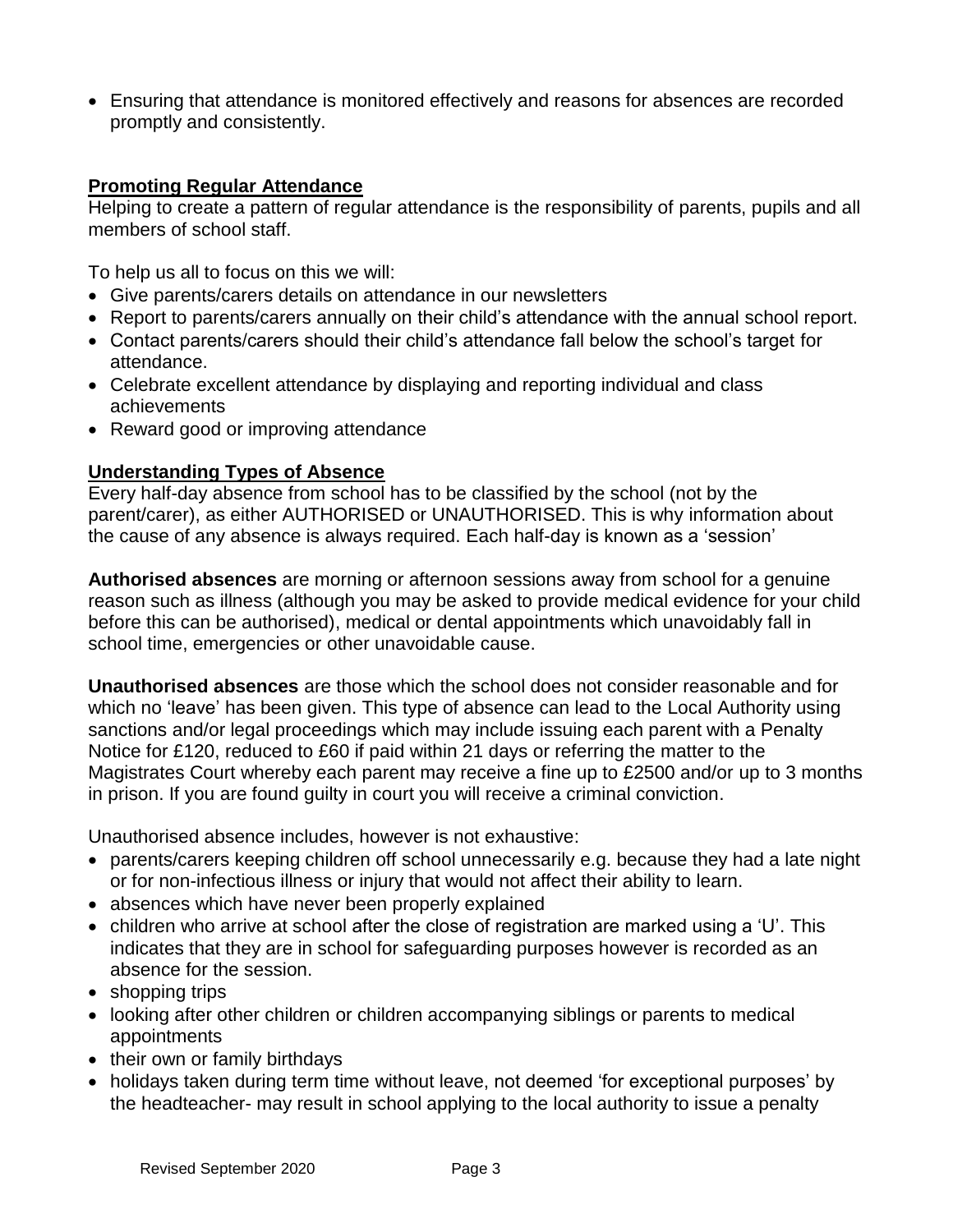notice or if you have previously been issued a Penalty Notice, the school may request a direct prosecution by the local authority.

- day trips
- other leave of absence in term time which has not been agreed

#### **School Attendance and the Law**

**There is no longer any entitlement in law for pupils to take time off during the term to go on holiday.** In addition, the Supreme Court has ruled that the definition of regular school attendance is "in accordance with the rules prescribed by the school".

The Education (Pupil Registration) (England) Regulations 2006 were amended in September 2013. All references to family holidays and extended leave have been removed. The amendments specify that headteachers may not grant any leave of absence during term time unless there are "exceptional circumstances" and they no longer have the discretion to authorise up to ten days of absence each academic year.

It is a rule of this school that a leave of absence shall not be granted in term time unless there are reasons considered to be exceptional by the headteacher, irrespective of the child's overall attendance. Only the headteacher or his/her designate (not the local authority) may authorise such a request and all applications for a leave of absence must be made in writing on the prescribed form provided by the school. Where a parent removes a child when the application for leave was refused or where no application was made to the school, the issue of a penalty notice may be requested by this school.

#### **At Galleywood Infant School 'exceptional circumstances' will be interpreted as:**

... being of unique and significant emotional, educational or spiritual value to the child which outweighs the loss of teaching time (as determined by the headteacher). The fundamental principles for defining 'exceptional' are events that are "rare, significant, unavoidable and short". By 'unavoidable' we mean an event that could not reasonably be scheduled at another time.

#### **We will not consider applications for leave during term time:**

- at any time in September. This is very important as your child needs to settle into their new class as quickly as possible.
- during assessment and test periods in the school's calendar affecting your child.
- when a pupil's attendance record already includes any level of unauthorised absence or they have already been granted authorised leave within that academic year.

Whilst any child may occasionally have time off school because they are ill, sometimes they can be reluctant to attend school. Any problems with regular attendance are best sorted out between the school, the parents and the child. If a parent thinks their child is reluctant to attend school then we will work with that family to understand the root problem and provide any necessary support. We can use outside agencies to help with this such as the School Nurse, Local Authority Attendance Compliance Team or a Family Support Worker.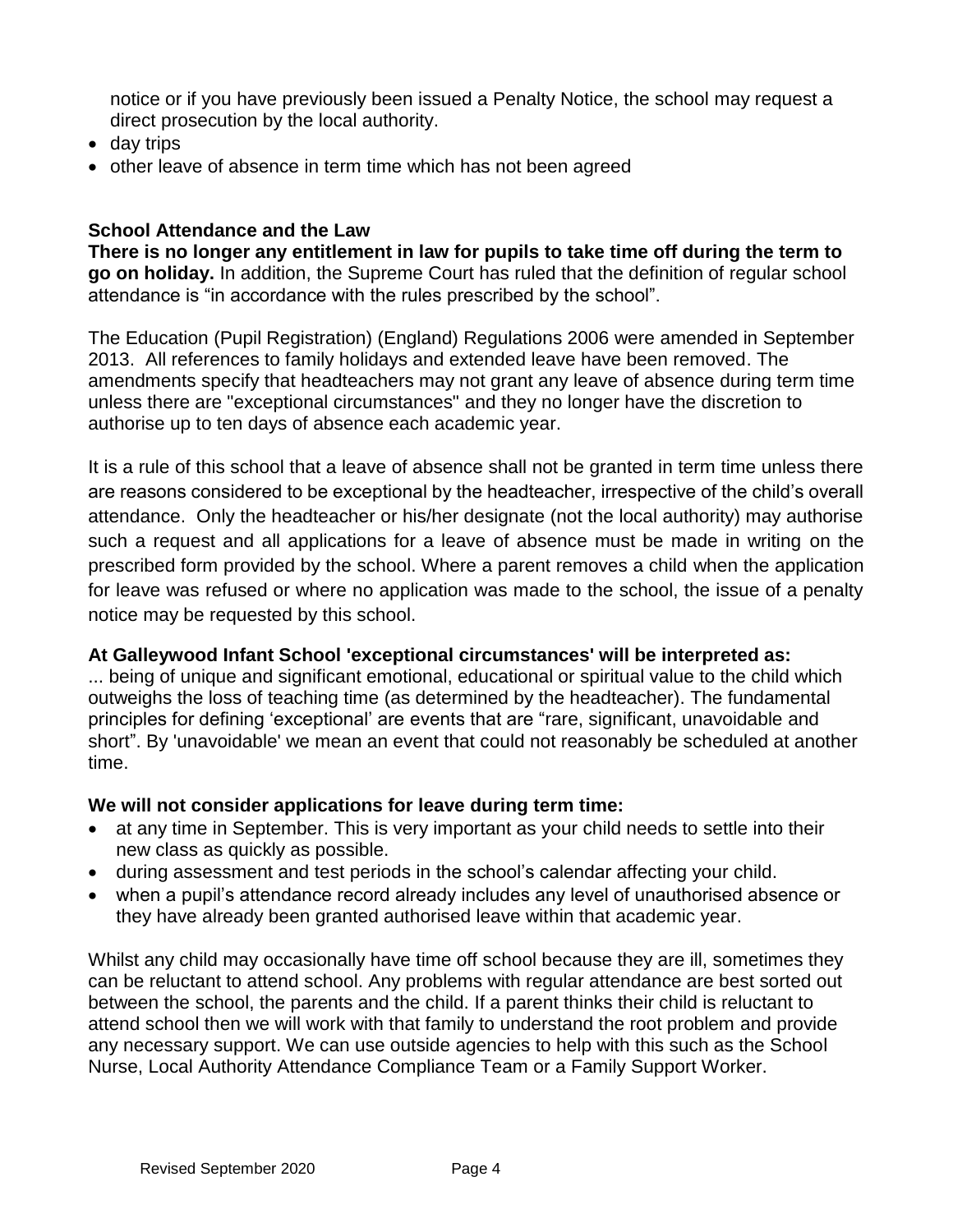## **Persistent Absenteeism (PA)**

A pupil is defined by the Government as a **'persistent absentee'** when they miss 10% or more schooling across the school year for whatever reason. Absence at this level will cause considerable damage to any child's education and we need a parent/carer's fullest support and co-operation to tackle this.

We monitor all absence, and the reasons that are given, thoroughly. If a child is seen to have reached the PA mark or is at risk of moving towards that mark we will inform the parent/carer. PA pupils are tracked and monitored carefully. We also combine this with academic tracking where absence affects attainment. All our PA pupils and their parents are subject to a school based meeting and the plan may include: allocation of additional support through the School Nurse, Local Attendance Adviser, Home School Liaison Worker, Local Authority, Family Solutions or Social Care. We may also use circle time, individual incentive programmes, individual targets and participation in group activities to support us in raising attendance.

## **Absence Procedures**

## **If a child is absent from school the parent/carer must follow the following procedures:**

- Contact the school on the first day of absence before *9.20 am*. The school has an answer phone available to leave a message if nobody is available to take your call, or call into school personally and speak to the office staff
- Contact the school on every further day of absence, again before *9.20am*
- Ensure that your child returns to school as soon as possible and you provide any medical evidence if requested to support the absence.

#### **If your child is absent we will:**

- Telephone or text you on the first day of absence if we have not heard from you however it is your responsibility to contact us
- Write to you if your child's attendance is below 95%
- Invite you in to school to discuss the situation with a Welfare Officer, Learning Mentor, Headteacher or another member of our Safeguarding team if absences persist
- Refer the matter to the Local Authority for relevant sanctions if attendance deteriorates following the above actions

## **Attendance Compliance Team**

Parents are expected to contact school at an early stage and to work with the staff in resolving any problems together. This is nearly always successful. If difficulties cannot be sorted out in this way, the school may refer the child to the Local Authority. Local Authority Attendance Specialists work with schools, families and other professionals to reduce persistent absence and improve overall attendance. If attendance does not improve, legal action may be taken in the form of a Penalty Notice (see Annex A for the Essex Code of Conduct), prosecution in the Magistrates Court or the application of an Education Supervision Order, designed to strengthen parental responsibilities and ensure improved attendance.

#### **Lateness**

Poor punctuality is not acceptable. If a child misses the start of the day they can miss work and do not spend time with their class teacher getting vital information and news for the day. Late arriving pupils also disrupt lessons, can be embarrassing for the child and can also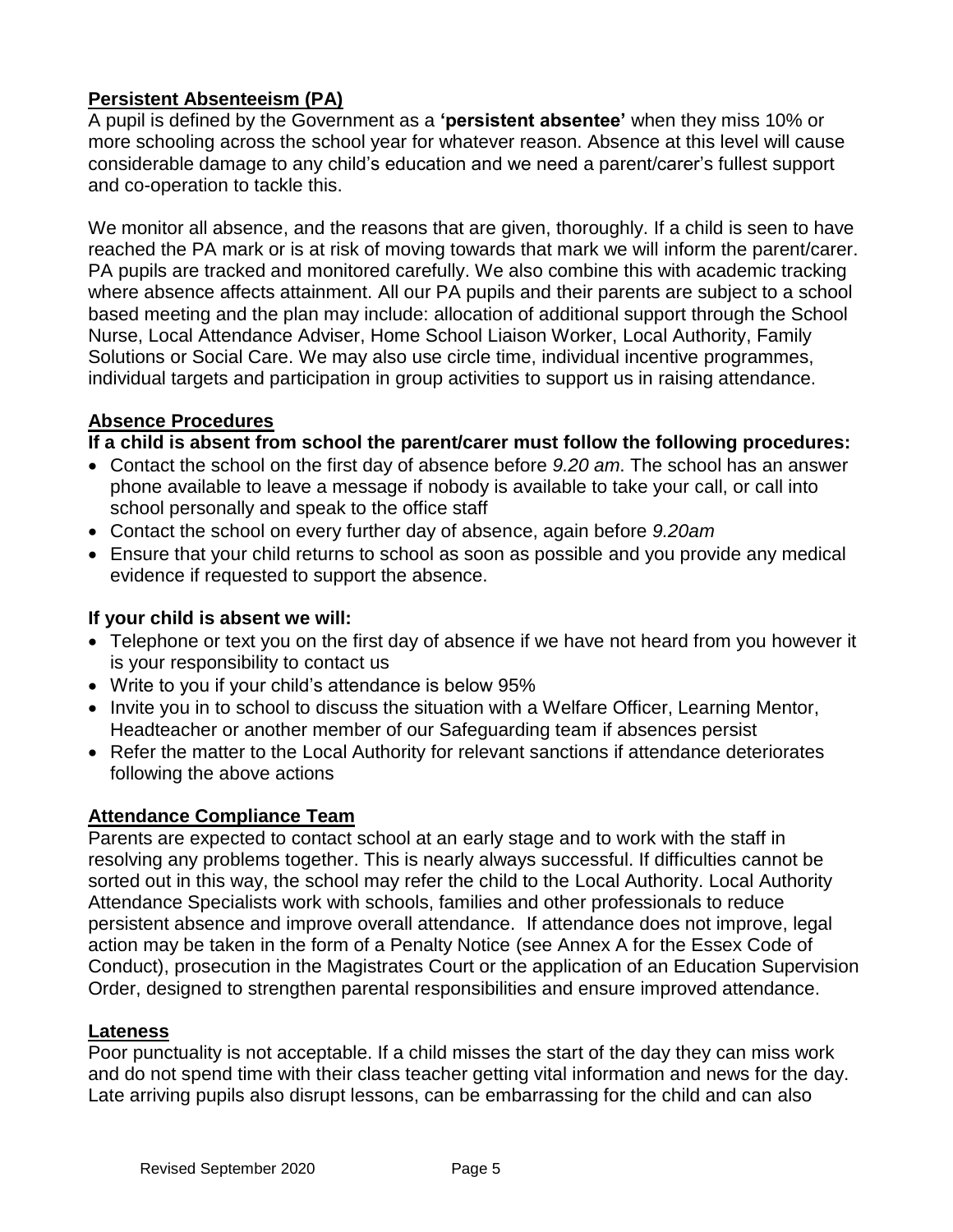encourage absence. Good time-keeping is a vital life skill which will help our children as they progress through their school life and out into the wider world.

#### **How we manage lateness:**

The school day starts at **9 am.** Children can begin to come into school from 8:50am. We are currently operating a staggered approach drop off and pick up with arrivals between 8:50-9:10am.

Registers are taken between 9-9:10am and your child will receive a late mark 'L' if they are not in by that time. Children arriving after 9:10am are required to come in to school via the school office. The parent/carer will sign them into our 'Late Book' and provide a reason for their lateness which is recorded.

At **9.20am** the registers will be closed. In accordance with the Regulations, if your child arrives after that time they will receive a mark that shows them to be on site 'U', but this will **not** count as a present mark and it will mean they have an unauthorised absence. This may mean that you could face the possibility of being issued with a Penalty Notice if the problem persists. If your child has a persistent late record you will be asked to meet with the School Welfare Officer or Learning Mentor but you can approach us at any time if you are having problems getting your child to school on time. We expect parents and staff to encourage good punctuality by being good role models to our children and celebrate good class and individual punctuality.

If leave of absence is authorised, the school will not provide work for children to do during their absence. Parents are however advised to read with their children and encourage them to write a diary while they are away.

#### **Deletion from Roll**

For any pupil leaving Galleywood Infant School, other than at the end of year 2, parents/carers are required to complete a "Pupils moving from Galleywood Infant School" form which can be obtained from the school office. This provides school with the following information: Child's name, class, current address, date of leaving, new home address, name of new school, address of new school. This information is essential to ensure that we know and safeguard the whereabouts of all of our pupils.

It is crucial that parents keep school updated with current addresses and contact details for key family members in case of emergency.

#### **Summary**

The school has a legal duty to publish its absence figures to parents and to promote attendance.

Equally, parents have a duty to make sure that their children attend school, on time, every day.

All school staff and the Governing Body are committed to working with parents and pupils as the best way to ensure as high a level of attendance as possible.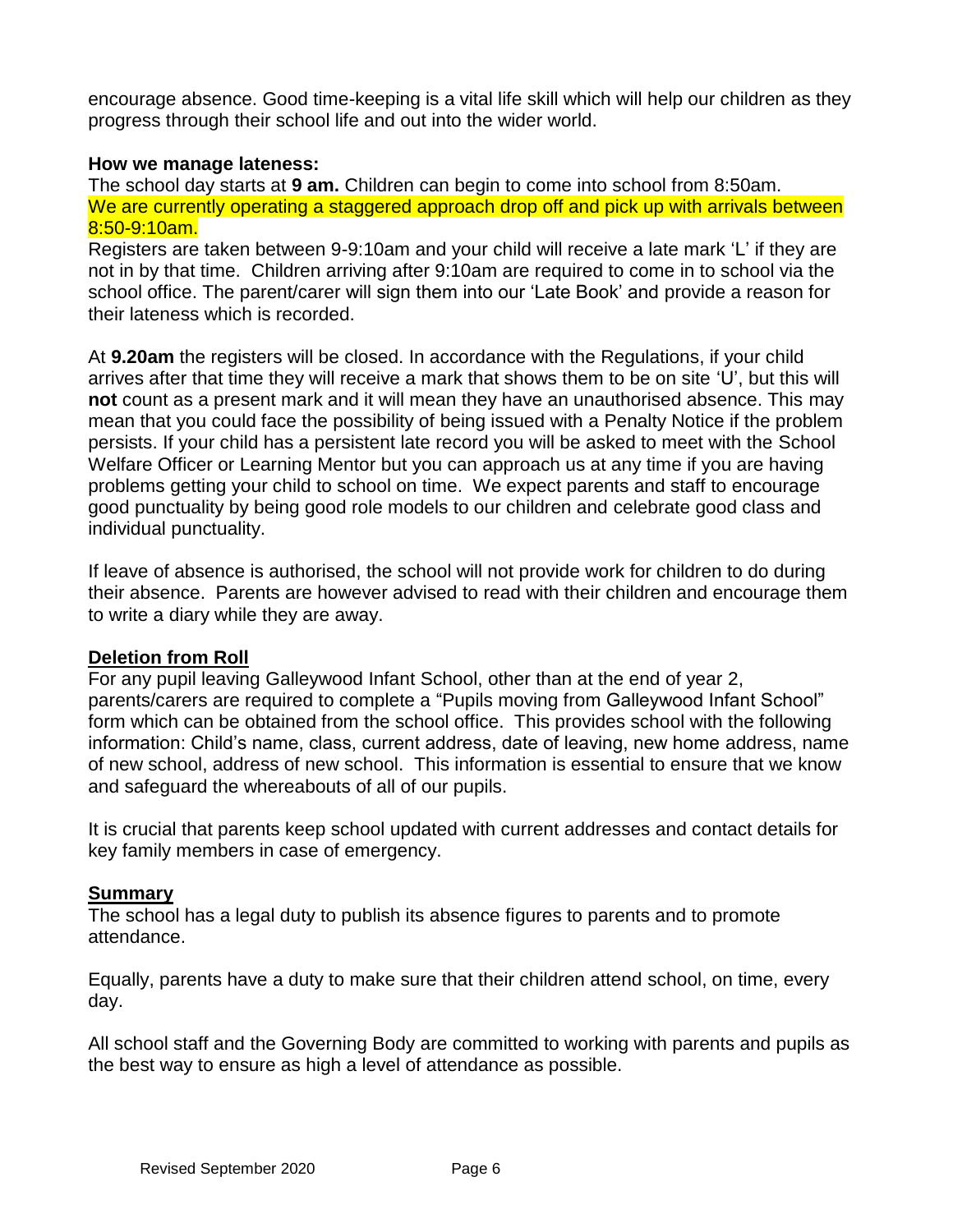## **Annex A**

## **ESSEX CODE OF CONDUCT PENALTY NOTICES FOR PARENTS OF TRUANTS AND PARENTS OF PUPILS EXCLUDED FROM SCHOOL ANTI-SOCIAL BEHAVIOUR ACT 2003 SECTION 23**

The purpose of this local code of conduct is to ensure that the powers are applied consistently and fairly across the Local Authority area to all Essex residents.

The Government requires Local Authorities to issue a code of conduct and any persons issuing Penalty Notices to a parent<sup>1</sup> must do so in accordance with this protocol. Essex County Council is legislatively responsible for administering the Penalty Notice scheme and will do so in accordance with a number of legislative and nonlegislative requirements.

The Essex code has been agreed following consultation with;

- Essex County Council representatives Attendance Compliance Team and Essex Legal Services.
- Representatives from Governing Bodies and Headteachers of Essex Schools
- Essex Police
- Persons accredited under Essex Police's Community Safety Accreditation Scheme (CSAS)

The Code of Conduct is in accordance with the following legislation;

#### **LEGISLATIVE FRAMEWORK FOR EDUCATION PENALTY NOTICES**

The legal framework governing school attendance and the responsibilities of parents of excluded pupils, schools and the LA is set out in a succession of acts, regulations and other guidance.

#### **Education Act 1996**

 $\overline{a}$ 

Under Section 7 of the Act: the parent is responsible for making sure that their child of compulsory school age receives efficient full time education that is suitable to the child's age, ability and aptitude and to any special educational needs that the child may have, this can be by regular attendance at school, or otherwise (the parent can choose to educate their child themselves). If it appears to the LA that a child of compulsory school age is not receiving a suitable education, either by regular attendance at school or otherwise then they must begin procedures for issuing a School Attendance Order under Section 437 of the Education Act 1996. If a child of compulsory school age who is registered at a school fails to attend the school regularly the parent is guilty of an offence under Section 444(1) of the Education Act 1996. In addition, if it can be proved that a parent knew of the child's non-attendance and failed to act, then they may be found guilty under Section 444(1 A). This offence (known as the higher or aggravated offence) can lead to a warrant being issued compelling a parent to attend court and conviction may result in a higher level fine and/or a custodial sentence.

<sup>&</sup>lt;sup>1</sup> All those defined as a parent under Section 576 Education Act 1996 are parents for the purpose of these provisions. This means that all natural parents, whether they are married or not; any person who, although not a natural parent, has parental responsibility (as defined in the Children Act 1989) for a child or young person; and any person who, although not a natural parent, has care of a child or young person. Having care of a child or young person means that a person with whom the child lives and who looks after the child, irrespective of what their relationship is with the child, is considered to be a parent in education law. Parent means each and every parent coming within the definition (whether acting jointly or separately) and should not be taken to mean that provisions only apply to parent in the singular. As with prosecutions under Section 444 Education Act 1996 a penalty notice may be issued to each parent liable for the offence.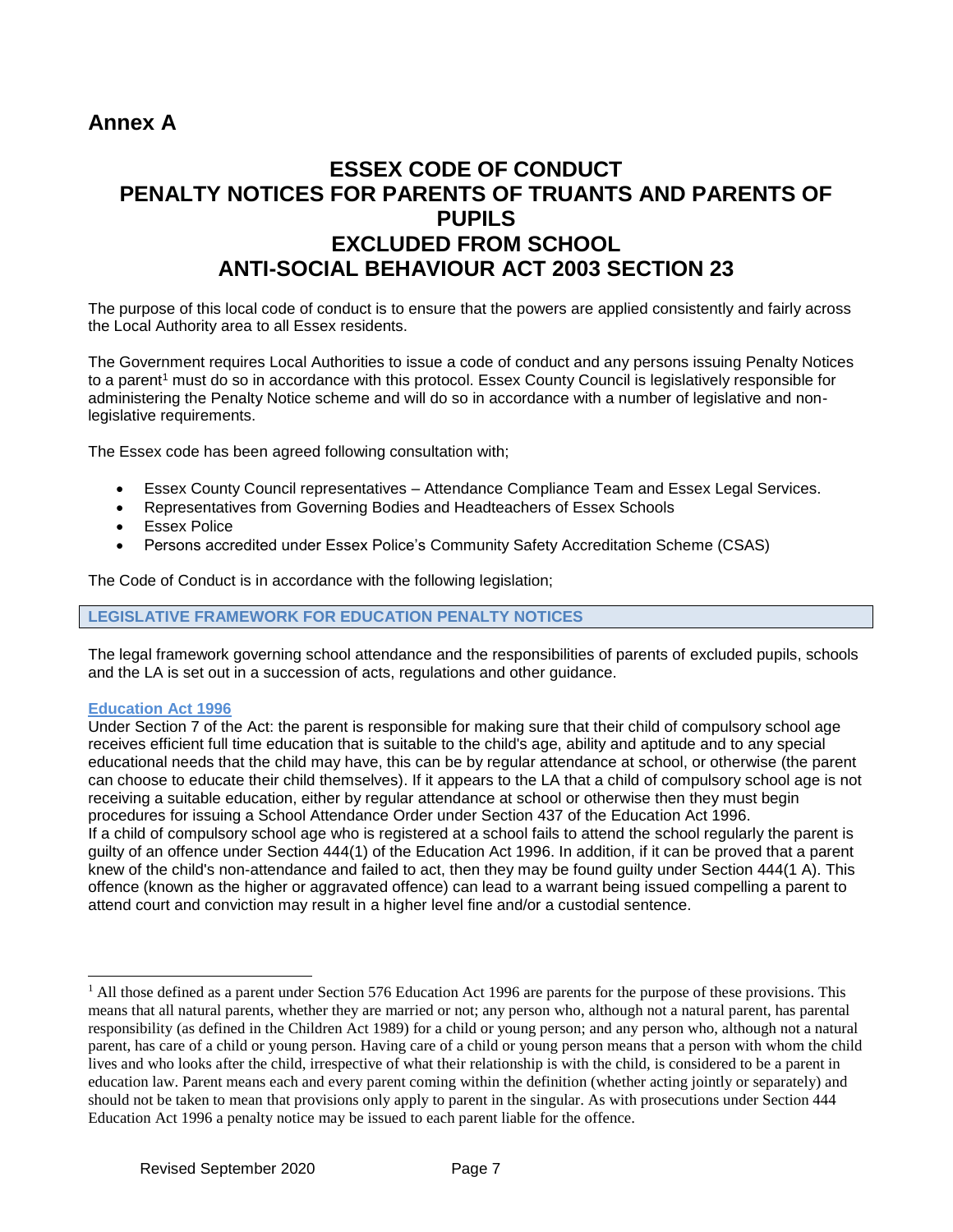On 6 April 2017, in the case of Isle of Wight Council v Platt [2017] UKSC 28, the Supreme Court ruled that the word 'regularly' means 'in accordance with the rules prescribed by the school.'

#### **Anti-social Behaviour Act 2003**

<http://www.legislation.gov.uk/ukpga/2003/38/contents>

The Act added two new sections (444A and 444B) to the Education Act. It introduced penalty notices as an alternative to prosecution under Section 444; the issuing of penalty notices is governed by:

- The Education (Penalty Notices) (England) Regulations 2007
- The Education (Penalty Notices) (England) (Amendment) 2013

<http://www.legislation.gov.uk/uksi/2013/757/contents/made>

**Children Act 1989** 

<http://www.legislation.gov.uk/ukpga/1989/41/section/36>

**Crime and Disorder Act 1998** 

<https://www.legislation.gov.uk/ukpga/1998/37/section/16>

**Education and Inspections Act 2006** 

<http://www.legislation.gov.uk/ukpga/2006/40/contents>

**The Education (Pupil Registration) (England) Regulations 2006 (Amended 2013)**

<http://www.legislation.gov.uk/uksi/2013/756/regulation/2/made>

#### **AUTHORISATION TO ISSUE PENALTY NOTICES**

Primary responsibility for issuing penalty notices rests with the Local Authority (LA). It has been agreed that the Attendance Compliance Team, on behalf of Essex LA, will usually issue penalty notices. The Service will administer the scheme from any funds obtained as a result of issuing penalty notices.

Head Teachers (and Deputy Head Teachers and Assistant Head Teachers authorised by the head teacher) and police, and persons accredited by the community safety accreditation scheme are all able to issue the notices under the Act, although there is no requirement for them to do so.

In Essex it has been agreed that the Police and Head Teachers will not issue penalty notices to parents. Persons accredited through the Community Safety Accreditation Scheme<sup>2</sup> are authorised to do so.

#### **CIRCUMSTANCES IN WHICH A PENALTY NOTICE MAY BE ISSUED**

Penalty Notices apply to pupils of statutory school age, which commences the term immediately following the child's 5<sup>th</sup> birthday and finishes on the last Friday in June of school year in which they turn 16.

Penalty notices will only be issued as a conclusion to a series of processes and when all attempts to address school attendance matters have been unsuccessful. If a previous Penalty Notice has been unsuccessful,

 $\overline{a}$ 

<sup>2</sup> Accredited companies at time of this publication are Attendance Solutions Essex, Aquinas School Attendance Provisions and NEMAT Support Services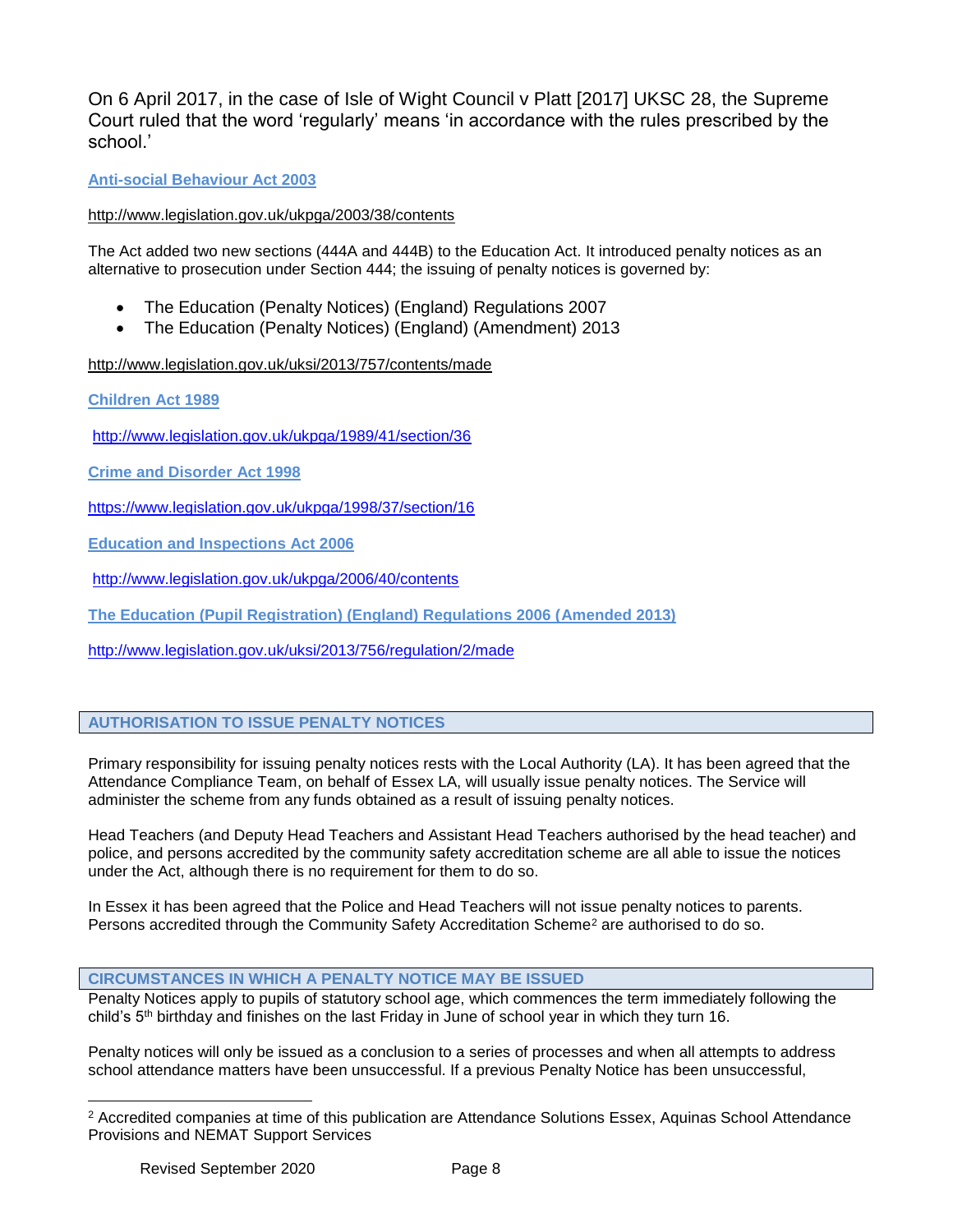rationale and justification should be provided as to why issuing another Penalty Notice would improve the attendance of the student. If schools are not aware of any previous or current legal interventions they must email [attendancecompliance@essex.gov.uk](mailto:attendancecompliance@essex.gov.uk) . A response will be sent within 3 working days. Parents cannot be penalised more than once for the same period of absence.

Domestic and European legislation and case law makes it clear that when serving a formal Notice in criminal proceedings, the recipient must be clearly and unambiguously identified. For the Purpose of issuing a Penalty Notice under this Code, the parent's first and last name must be cited on the Notice and any covering letter. Essex partners have agreed to use Penalty Notices for the following circumstances however the offence under s444 Education Act 1996 is the same whether issued for unauthorised leave of absence (ULA) or irregular school attendance (ISA):

#### **Penalty notices for unauthorised leave of absence (ULA)<sup>3</sup>**

Penalty Notices may be issued where there have been at least 10 consecutive sessions of unauthorised absence for the purpose of a holiday, whereby a parent made an application to the School which the Head Teacher has deemed not for exceptional circumstances. In addition, a Penalty Notice may also be issued, whereby the parent did not submit a leave of absence request, however the school have reason to believe the absence was for the purpose of a holiday and should not be authorised as parent has not provided any additional evidence which the Head Teacher deems appropriate to support the absence. In addition to the above criteria, due to the importance of pupils settling into school at the commencement of the school year, Penalty Notices may also be issued if there have been at least 6 consecutive sessions of unauthorised absence during the first two weeks of September due to a term-time holiday.

The Local Authority requests that for Penalty Notices to be issued, parents must be duly warned of the legal ramifications under separate cover if they remove their child from school for the purpose of a holiday. Schools/Academies must reference the use of Penalty Notices within their Attendance Policy which must be available to all parents/carers online and/or in hard copy within the school, accessible to parents to read. Schools should remind parents of the protocol regarding leave of absence during term time.

#### **Penalty Notices for Irregular School Attendance (ISA)**

Penalty Notices may be issued where there has been at least 10 sessions of unauthorised absence during the previous 10 school weeks.

Parents must have been issued with a Legal Action Warning Letter with accompanying Legal fact sheet and given opportunities to inform the school of any factors impacting on their ability to ensure their child attends school regularly. Warning letters are valid for 18 calendar weeks.

The Local Authority advises that the following template is used for irregular school attendance referrals as this has been specifically designed to enable the progression of cases if appropriate. This letter must be on headed paper from the school or accredited persons issuing the notice. The legal fact sheet must be included

[https://schools.essex.gov.uk/pupils/Attendance\\_Compliance/Documents/Legal%20Action%20Warning%20Letter](https://schools.essex.gov.uk/pupils/Attendance_Compliance/Documents/Legal%20Action%20Warning%20Letter%20for%20schools.docx) [%20for%20schools.docx](https://schools.essex.gov.uk/pupils/Attendance_Compliance/Documents/Legal%20Action%20Warning%20Letter%20for%20schools.docx) .

Failure to adequately issue warning to parents may result in the Penalty Notice being withdrawn or not issued.

All penalty notice referrals or notifications from Accredited Persons must be sent via Essex County Council's online portal and all relevant pre-referral work in accordance with the Local Authority requirements must be uploaded alongside the referral/notification.

The Local Authority must be satisfied that the substantive offence in accordance with s.444 Education Act 1996 has been committed prior to issuing a Penalty Notice.

 $\overline{a}$ 

<sup>3</sup> Truancy/unauthorised/irregular school attendance refers to absence from school without permission or good reason and the absence is unauthorised by the school.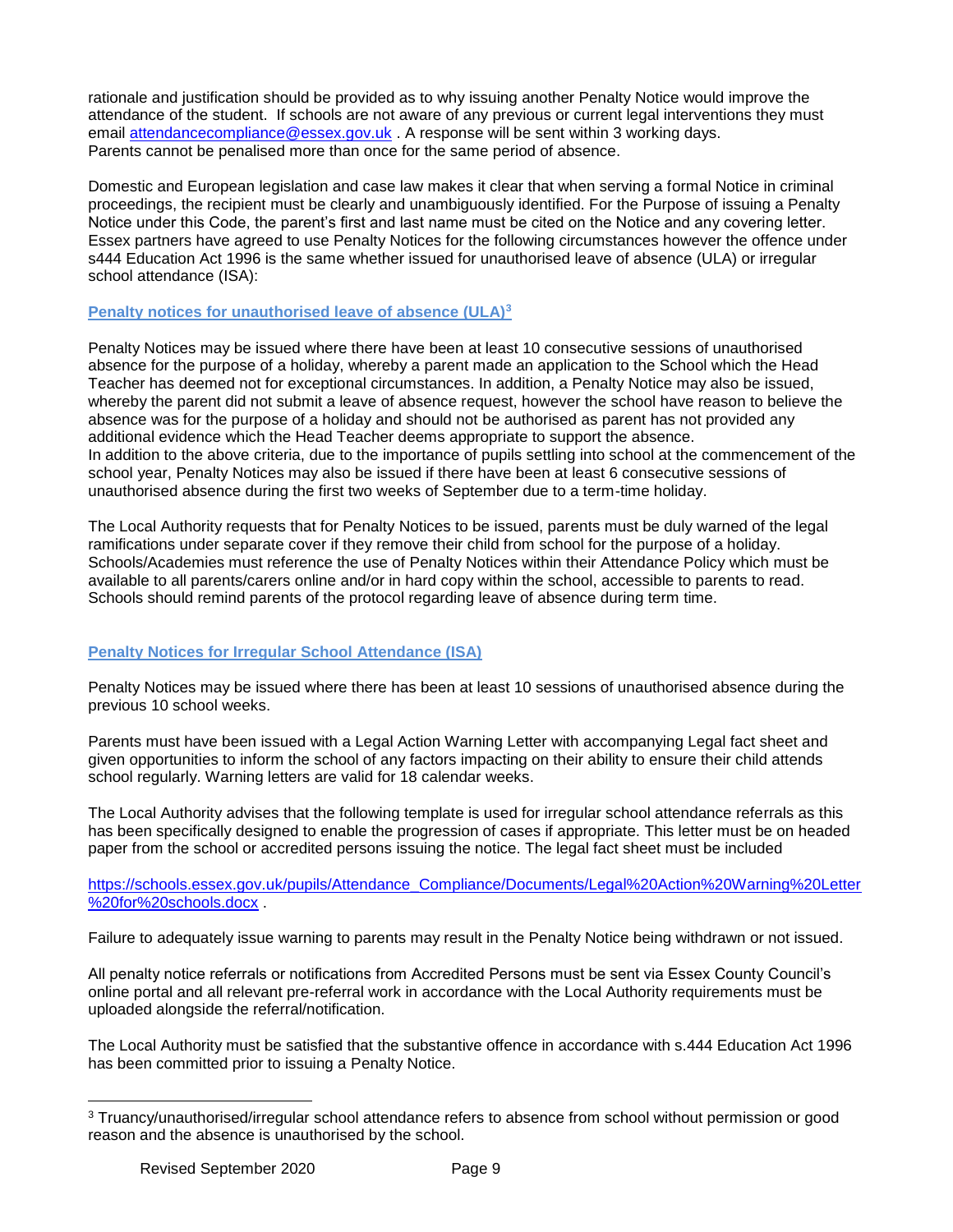Evidence of attempts to address attendance concerns within the previous 8 weeks prior to requesting or notifying of a Penalty Notice must be submitted. Satisfactory evidence includes letters, notes of home visits, meetings, telephone calls etc.

N.B. *for ULA and ISA PN's consideration should always be given to whether it is appropriate to issue to absent parents.*

**Number of Penalty Notices which can be issued for Irregular school attendance/unauthorised leave of absence**

Discretion will be used to enable up to two penalty notices to be issued to each parent for each child within a twelve month period. If the law continues to be broken around school attendance the Attendance Compliance Team may instigate legal proceedings.

**Number of Penalty Notices which can be issued for pupils identified during a school attendance and exclusion sweep** 

School attendance and exclusion sweeps take place in Essex and children stopped are often with parents condoning the absence.

If the Head Teacher has not authorised the absence of a pupil stopped by a Local Authority Officer and Police Officer on a sweep and there has been at least 9 unauthorised absences for that pupil during the preceding 10 schools weeks, school will issue a legal action warning letter to the parent within 14 days. If there are any further unauthorised absences, during the following 18 calendar weeks a referral to the Attendance Compliance Team may be submitted for a Penalty Notice to be issued.

Essex will issue no more than two penalty notices to a parent in a twelve month period for pupils identified on a school attendance and exclusion sweep. If the law continues to be broken around school attendance the Attendance Compliance Team will instigate legal proceedings.

#### **Excluded children**

When a child is excluded from school, the parent will be responsible for ensuring that their child is not found in a public place during normal school hours on the first five days of each and every fixed period or permanent exclusion. (Section 103 Education and Inspections Act)

The excluding school must have notified the parent informing them of their duty and warning that a penalty notice could be issued.

Where there is more than one person liable for the offence, a separate penalty notice may be issued to each person.

Where a pupil is present in a public place in the first five days of a fixed period exclusion the Essex Local Authority would issue a penalty notice if the school is in their area. Where the child has been permanently excluded, it would be the authority where the child resides.

**Number of penalty notices which can be issued for exclusion**

Essex will issue a maximum of 2 penalty notices per parent for each child during a 12 month period.

**Number of penalty notices which can be issued for unauthorised leave of absence** 

Essex will issue no more than two penalty notices to a parent in a twelve month period for unauthorised leave of absence. If the law continues to be broken around school attendance, the Attendance Compliance Team will consider further legal interventions.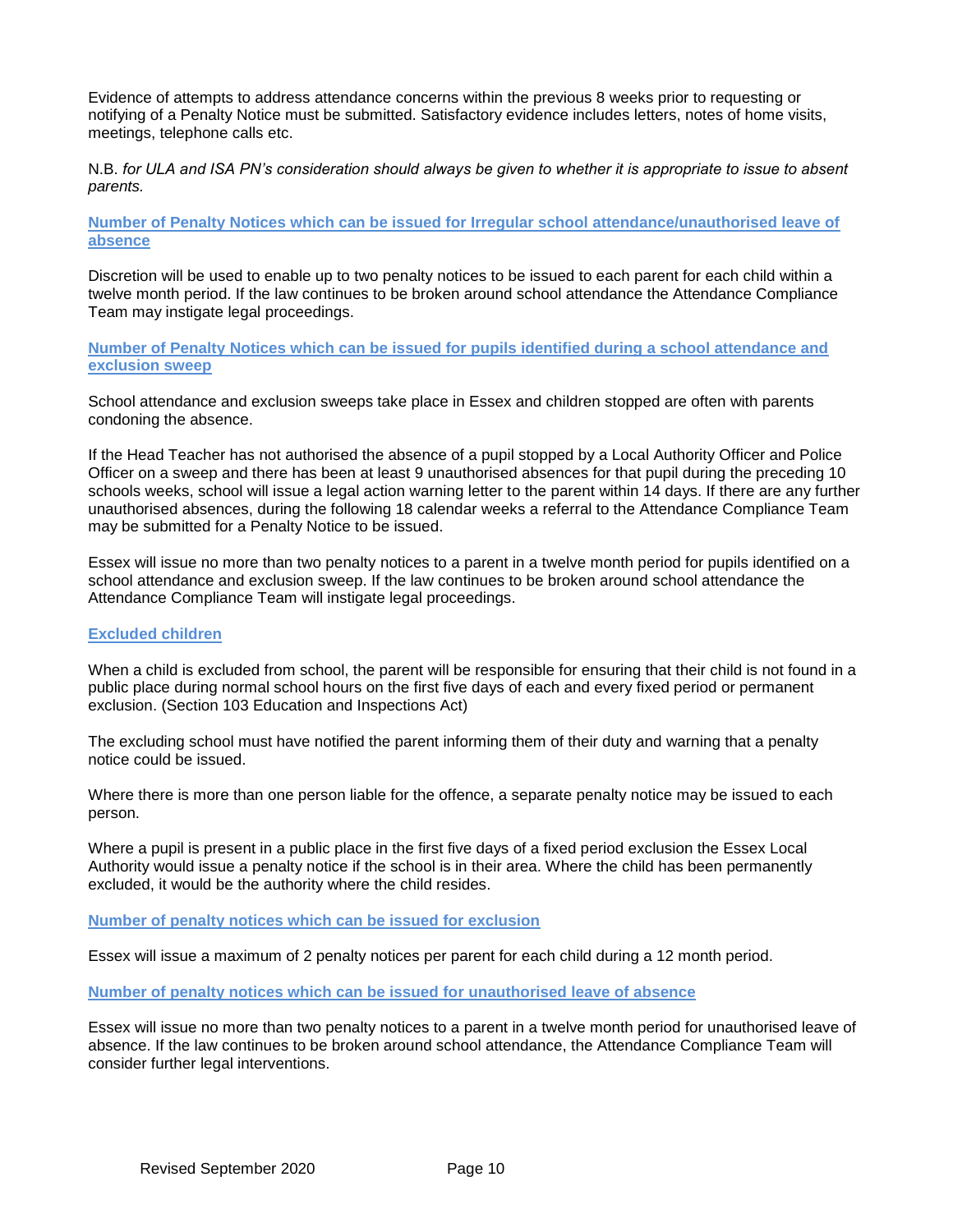#### **PAYMENT OF PENALTY NOTICE**

The penalty for each parent issued with a Penalty Notice is £120 for each child, however if paid within 21 days of receipt of the notice, it is reduced to £60. (Service by post is deemed to have been effected, unless the contrary is proved, on the second working day after posting the notice by first class post).

All penalties are paid to the LA and revenue generated is retained to administer the system and contribute towards s444 prosecutions following the non-payment of the Penalty Notice.

If the penalty is not paid in full by the end of the 28 day period, the Attendance Compliance Team will either prosecute for the offence to which the notice applies or withdraw the notice. The prosecution is not for nonpayment of the notice but is a prosecution for irregular school attendance – Education Act 1996 Section 4441.

There is no statutory right of appeal against the issuing of a penalty notice.

#### **WITHDRAWAL OF PENALTY NOTICE**

A penalty notice may be withdrawn by the local authority named in the notice under the following circumstances:

- Where the local authority deems it ought not to have been issued i.e. where it has been issued outside the terms of the local code of conduct or where the evidence does not support the issuing of a penalty notice
- It appears to the local authority that the notice contains material errors
- Where it has been issued to the wrong person named as the recipient.

#### **CO-ORDINATION BETWEEN THE LOCAL AUTHORITY AND ITS LOCAL PARTNERS**

The Attendance Compliance Team and its local partners will review this Code of Conduct bi-annually unless local needs require otherwise.

#### **VERSIONS**

Original Code of Conduct was introduced in September 2004. Most recent revision - November 2017 Revised March 2019 for implementation from April 2019